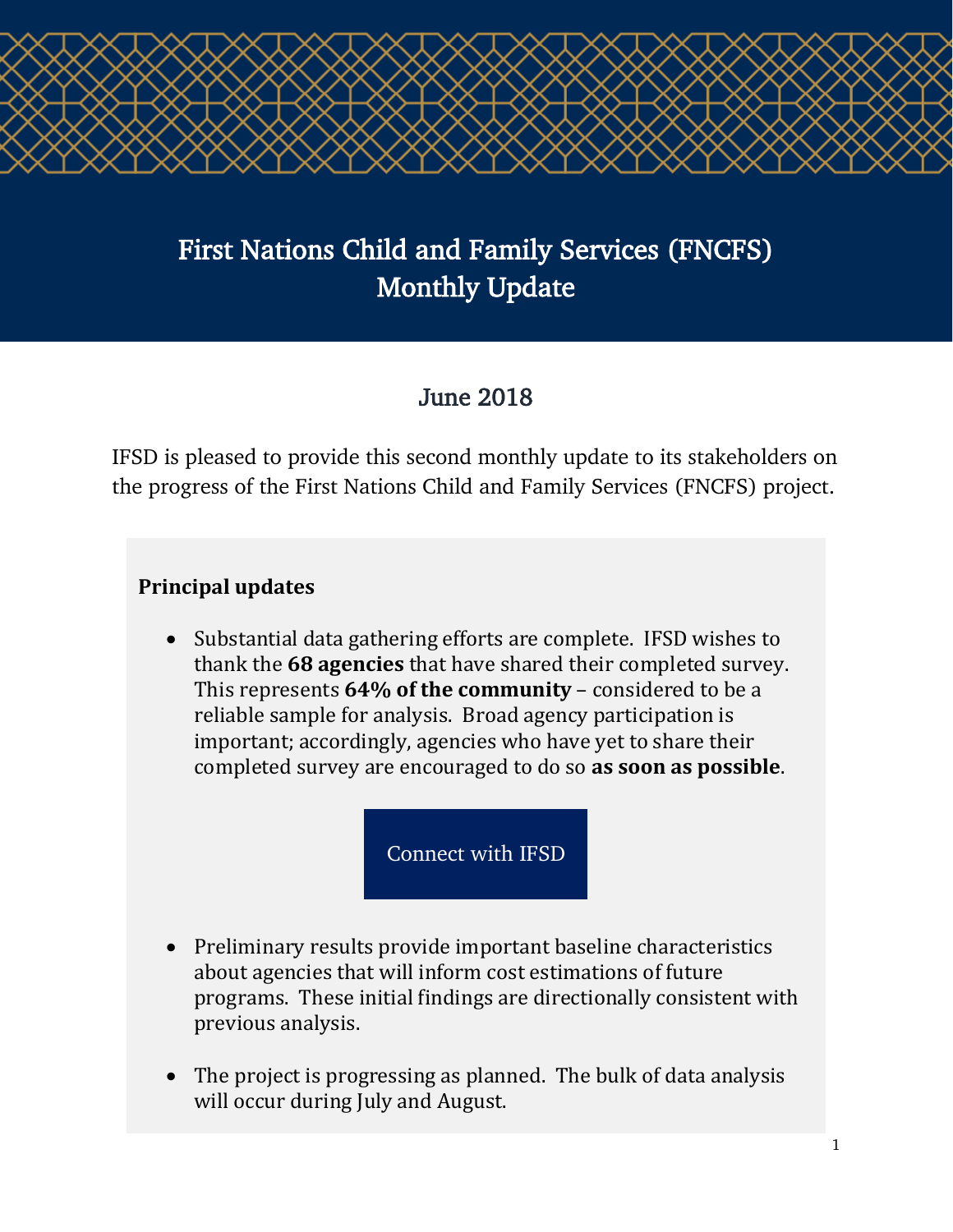#### **Generally, how agencies define their mandates:**

- **Provide protection and prevention services** for the well-being and safety of children in the community.
- **Support families** by strengthening the family unit and working to keep children with their families in the community.
- **Strengthen communities** by providing holistic, community-based approaches to child welfare that engage supportive networks of community members and leadership.
- **Promote cultural approaches** to build strong, proud and healthy First Nations communities of children and adults.

### Interim findings



• Agencies perceive their relationships with their communities positively, though there is considerable variation among provinces.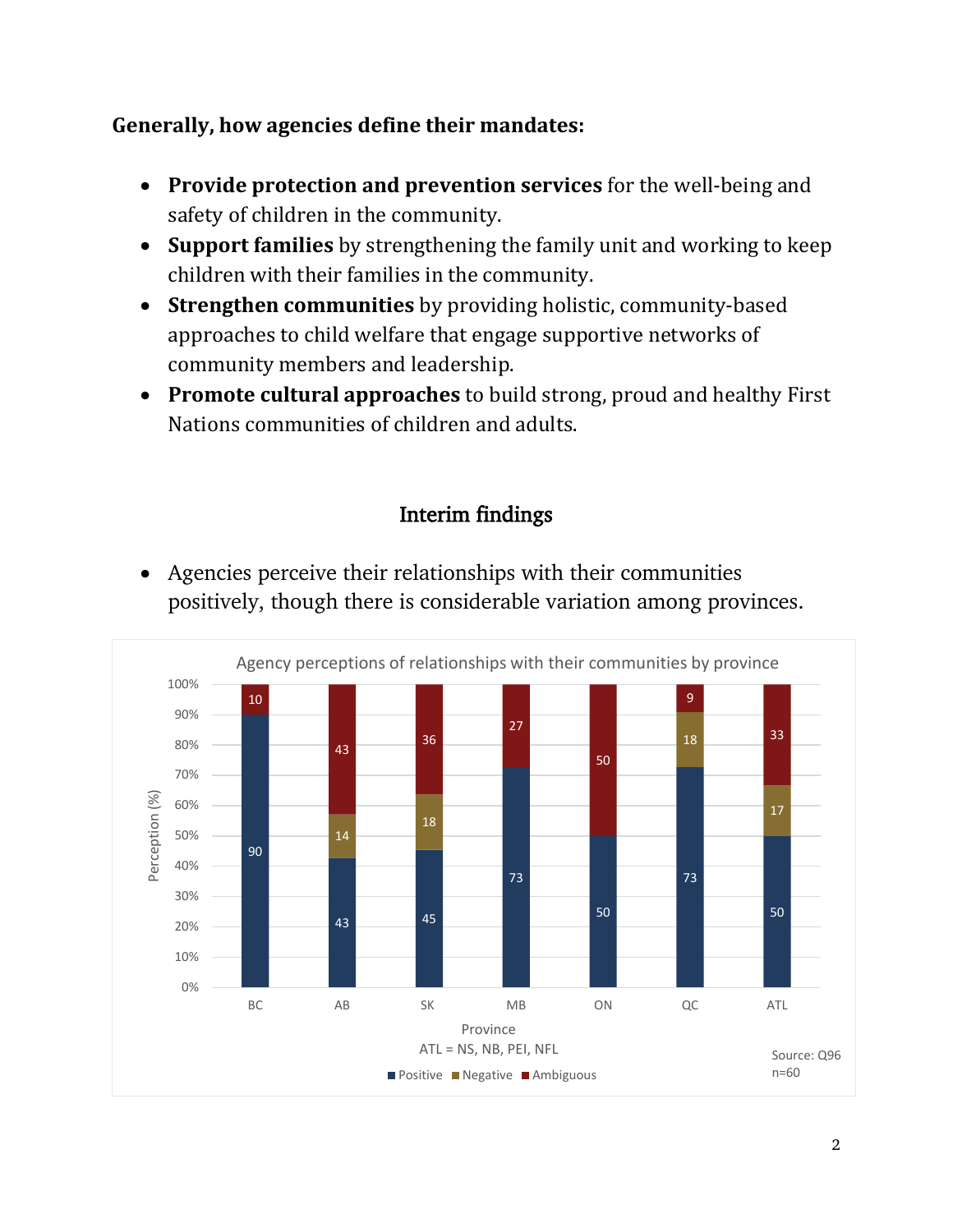

• The majority of agency (65%) budgets are in the range of \$0M-\$10M

• Over 60% of agencies reported being unable to pay their employees at provincial levels for comparable work.

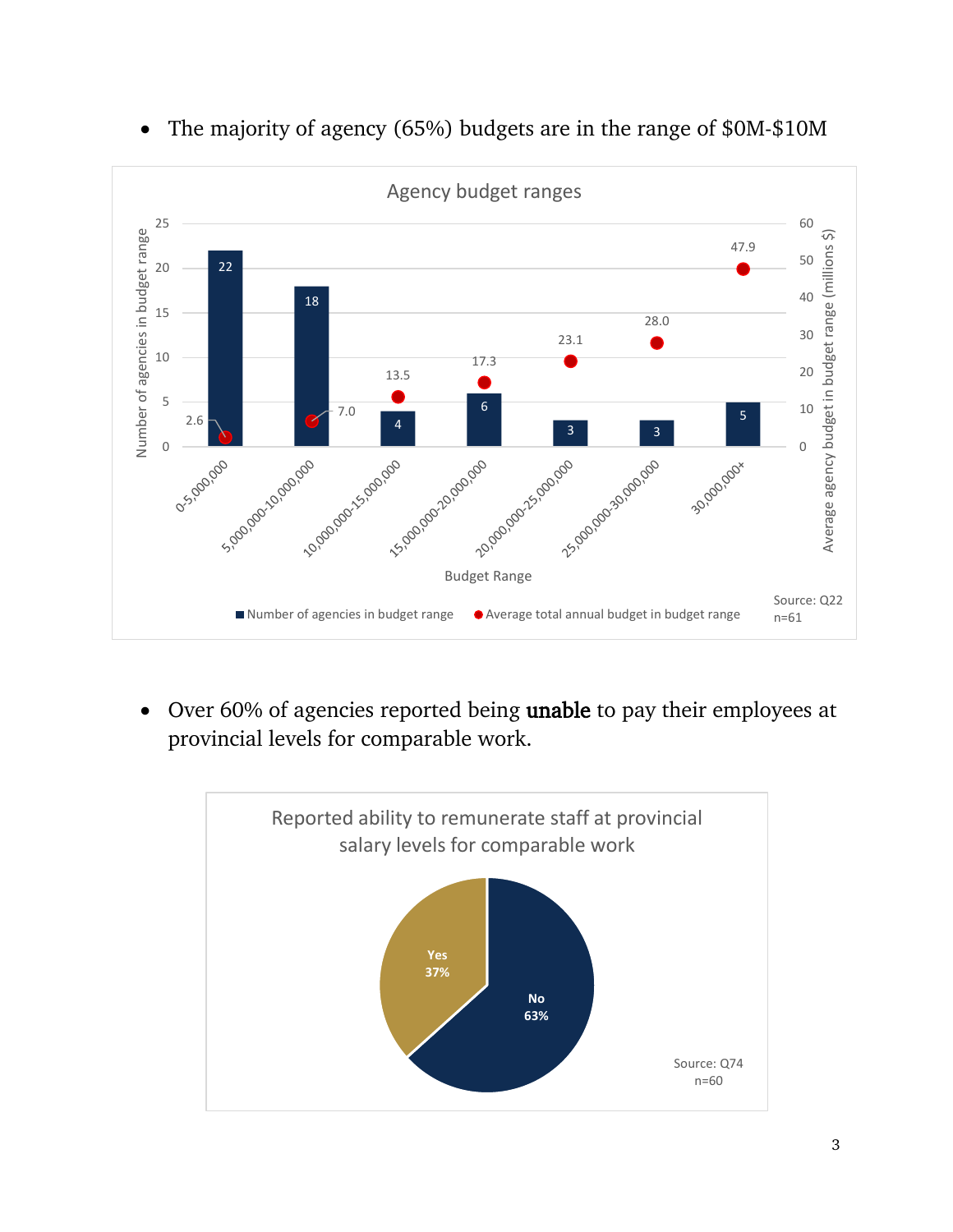• Outside of Saskatchewan and Manitoba, most agencies – based on their reported population of children – are small agencies. Agency size was inferred using the total population of children served (<1000 = small agency).

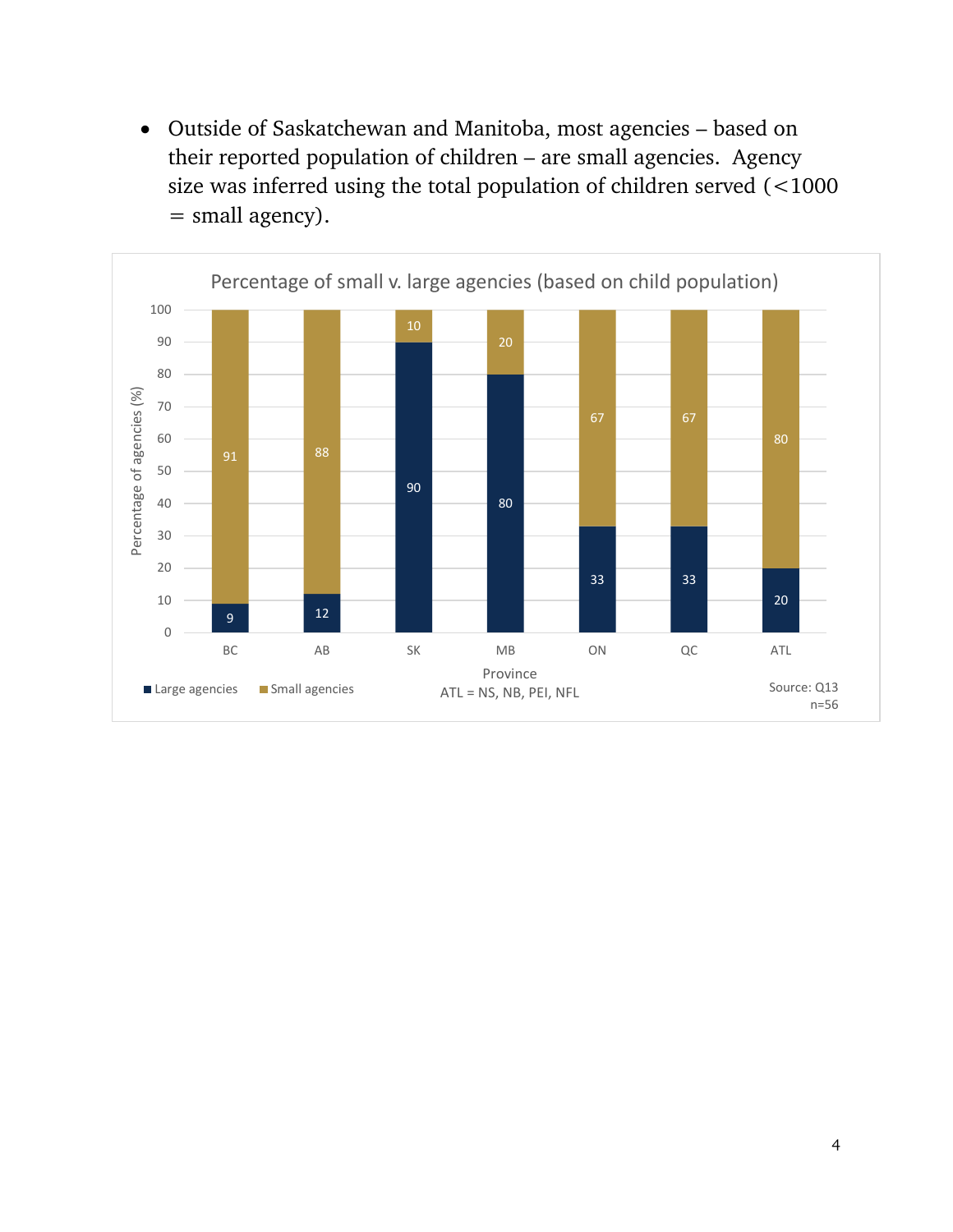• Fewer than half of the agencies (44%) reported a gap in services within a reasonably commutable distance. However, significant majorities of agencies reported service gaps for addiction treatment centres, mental health services, support services for children and youth with disabilities, as well as medical specialists.

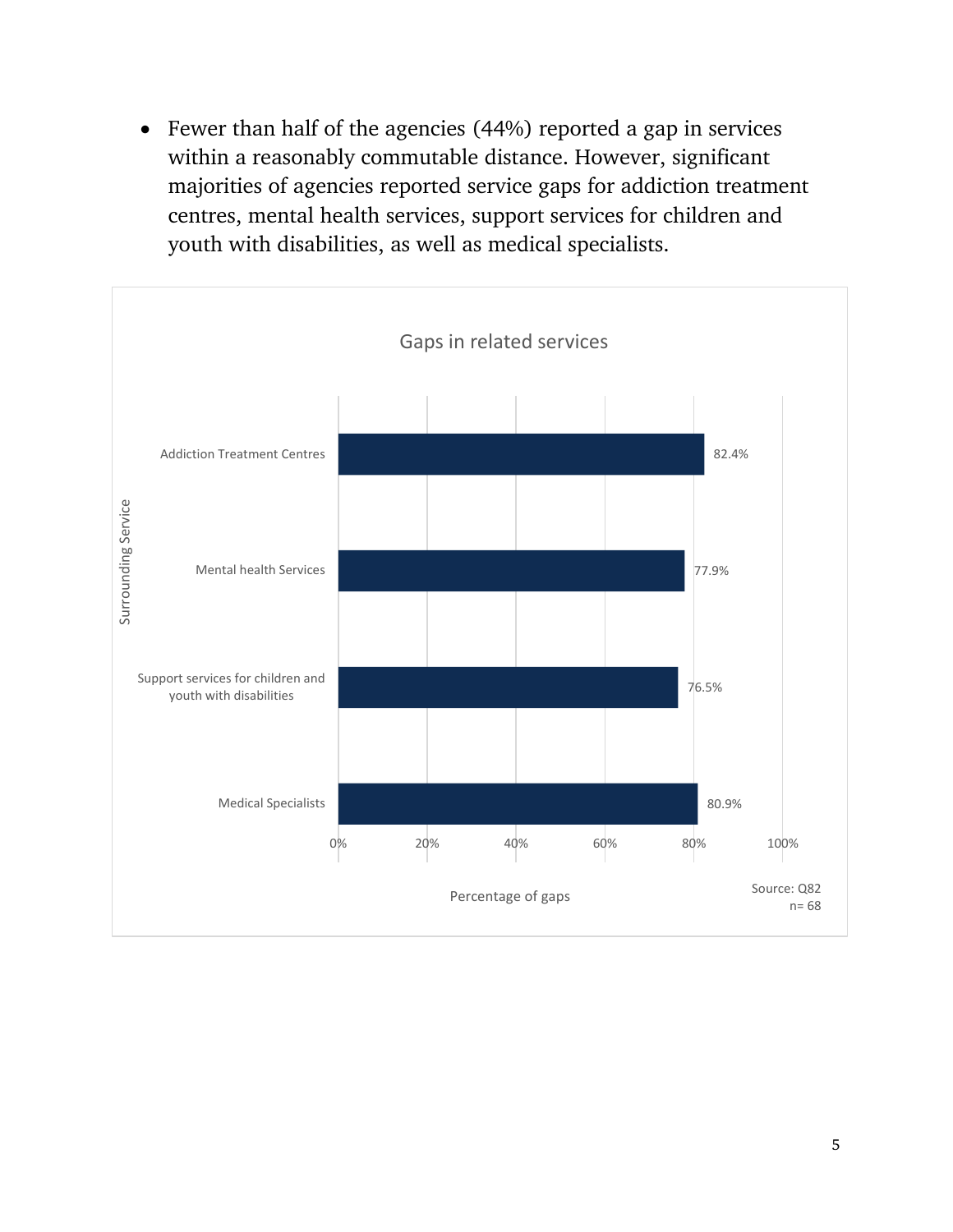• Nearly 60% of agencies indicated a need for building repairs.



#### Next steps:

- IFSD is grateful to participating agencies and will continue its outreach to outstanding agencies in the hopes of increasing its sample population
- IFSD is working on *defining a future program architecture* based on agency consultations.
- IFSD will continue its analysis of data shared by participating agencies to:
	- a. Define typologies of agencies
	- b. Identify correlations and cost-drivers between variables
	- c. Develop a cost estimation model
	- d. Produce cost analysis